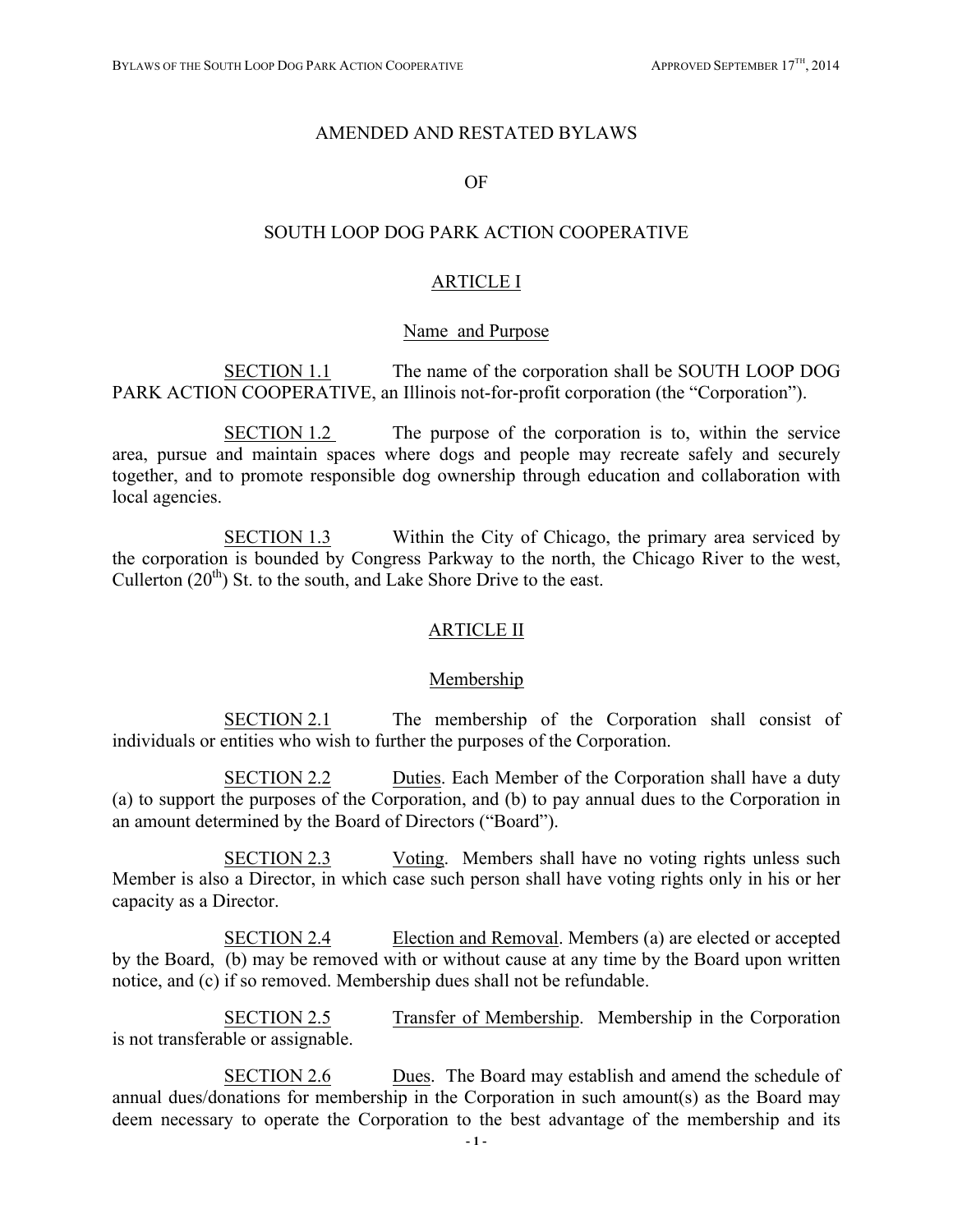purposes. All memberships shall be renewable on an annual basis. Renewal notices shall be mailed to members up to sixty (60) days in advance of their renewal date. Any member who fails to pay dues within sixty (60) days of the date due on the renewal notice shall be deemed to have automatically resigned his or her membership; said membership may be reinstated upon full payment of dues.

SECTION 2.7 Annual Membership Meetings. An annual meeting of membership may be held on the same date of each year as the annual meeting of the Board of Directors, for the purpose of transacting such business as deemed necessary or desirable by the Board of Directors.

SECTION 2.8 Special Membership Meetings. Special meetings of membership may be called by the Board of Directors, or by at least 10% of the members.

SECTION 2.9 Place of Membership Meetings. All meetings of members shall be held at such place within the City of Chicago as may be designated in the notice of the meeting.

SECTION 3.0 Notice of Membership Meetings. Written or printed notice stating the place, day and hour of any meeting and, in case of a special meeting, the purpose or purposes for which the meeting is called, shall be delivered to each member not less than five (5) nor more than sixty (60) days before the date of such meeting, either personally, by mail or electronic mail, by or at the direction of the President or any four or more directors. In the case of a special meeting or one required by statute or by these Bylaws, the purpose for which the meeting is called shall be stated in the notice.

# ARTICLE III

# Board of Directors

SECTION 3.1 General Powers and Duties. The property, business, and affairs of the Corporation shall be managed by and under the direction of the Board of Directors who shall represent and have full powers to act for the Corporation in the exercise of all its rights, privileges and powers and in general management of its business.

SECTION 3.2 Number, Election and Term of Office. The Board of Directors shall consist of not more than twelve (12) nor less than five (5) Directors, the exact number to be fixed from time to time by resolution of the Board of Directors. Directors shall be elected by the Board of Directors to hold office for two (2) years and until their successors shall have been elected and qualified or until their death, resignation, or removal. Directors need to be residents of Chicago, Illinois and members in good standing.

SECTION 3.3 Resignations. Any Director may resign at any time by giving written notice to the Board of Directors or the Secretary of the Corporation. Such resignation shall take effect when the notice is delivered unless the notice specifies a future date; and, unless otherwise specified therein, the acceptance of such resignation shall not be necessary to make it effective.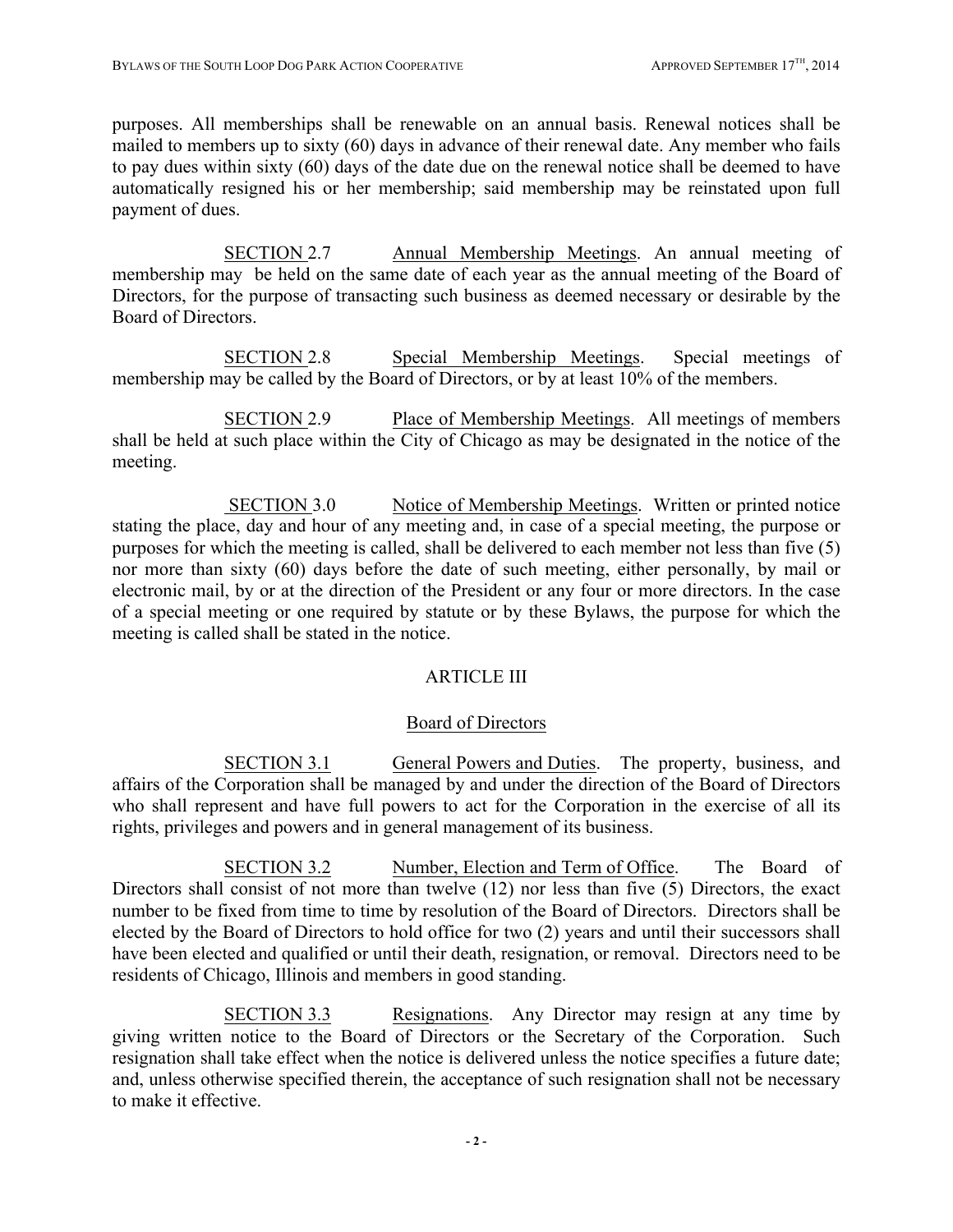SECTION 3.4 Vacancies. Any vacancy occurring in the Board of Directors, or any directorship to be filled by reason of an increase in the number of Directors, may be filled by the Board of Directors at the annual meeting, any regular meeting, or at a special meeting of the Board of Directors called for that purpose. Each Director elected to fill a vacancy shall hold office for the unexpired term of his predecessor in office.

SECTION 3.5 Annual Meetings. The annual meeting of the Board of Directors shall be held without notice other than this bylaw in March of each year at a place determined by the Board of Directors.

SECTION 3.6 Regular Meetings. The Board of Directors shall hold regular meetings at such place and at such times as may be designated by resolution of the Board of Directors, without notice other than such resolution.

SECTION 3.7 Special Meetings. Special meetings of the Board of Directors may be held at any time on the call of the President or at the request in writing by a simple majority of the Directors. Special meetings of the Board of Directors may be held at such place, either within or without the State of Illinois, as shall be specified or fixed in the call for such meeting or notice thereof.

SECTION 3.8 Notice of Meetings. Notice of each special meeting shall be delivered by or at the direction of the Secretary to each Director at least five (5) days before the day on which the meeting is to be held. Notice may be waived in writing by a Director, either before or after the meeting. Attendance of a Director at any meeting shall constitute a waiver of notice of such meeting except where the Director attends the meeting for the express purpose of objecting to the transaction of any business because the meeting is not lawfully called or convened. Neither the business to be transacted at, nor the purpose of, any special meeting of the Board of Directors need be specified in the notice or waiver of notice of such meeting.

SECTION 3.9 Quorum. A simple majority of the then current Board of Directors shall constitute a quorum for the transaction of business at any meeting of the Board of Directors. The act of a majority of the Directors present at the meeting at which a quorum is present shall be the act of the Board of Directors unless the act of a greater number is required by law, the Articles of Incorporation, or these Bylaws.

SECTION 3.10 Participation at Meetings by Conference Telephone. Directors may participate in and act at any meeting of the Board of Directors through the use of a conference telephone or other communications equipment by means of which all persons participating in the meeting can communicate with each other. Participation in such meeting shall constitute attendance and presence in person at the meeting of the person or persons so participating.

SECTION 3.11 Informal Action. Any action required to or which may be taken at a meeting of the Board of Directors may be taken without a meeting if a consent in writing, setting forth the action so taken, is signed by all the Directors.

SECTION 3.12 Removal. One or more of the Directors may be removed with cause at a meeting of the Directors by the affirmative vote of seventy-five percent (75%) of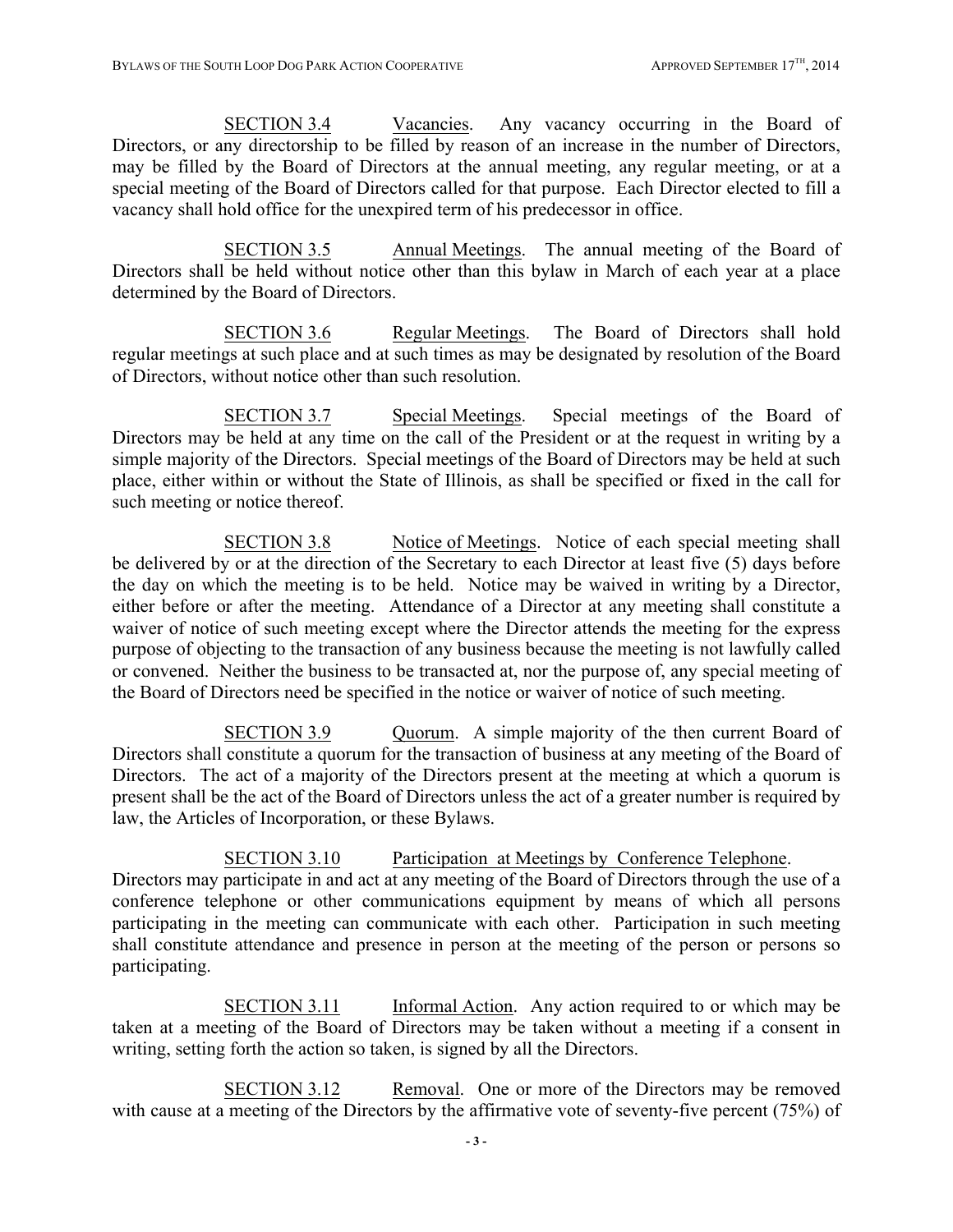the votes present and voted. Written notice of such meeting shall be delivered to all Directors. Such notice shall state that a purpose of the meeting is to vote upon the removal of one or more Directors named in the notice, and only the named Director or Directors may be removed at such meeting.

SECTION 3.13 Participation. Any Director unable to attend three consecutive meetings of the Board of Directors, given due notice, shall be deemed to have resigned from the Board.

# ARTICLE IV

# **Officers**

SECTION 4.1 Designation, Election and Term of Office. The officers of the Corporation shall consist of a President, a Vice-President, a Secretary, a Treasurer, and such other officers and assistant officers as the Board of Directors may authorize. The officers shall be elected by the Board of Directors at its annual meeting, to hold office for one year and until their successors have been duly elected and qualified, or until their death, resignation or removal. Any two (2) or more offices may be held by the same person; provided, however, that the same person shall not hold the office of President and Treasurer.

SECTION 4.2 The President. The President shall be Chief Executive Officer of the Corporation and shall preside at all meetings of the Board of Directors. The President shall have general and active management of the business of the Corporation; shall see that all orders and resolutions of the Board of Directors are carried into effect; shall execute the bonds, mortgages and other contracts; shall have general superintendence of all other officers of the Corporation; shall see that their duties are properly performed; shall from time to time report to the Board of Directors all matters within his knowledge which the interests of the Corporation may require to be brought to their notice; and shall also perform such other duties as may be assigned from time to time by the Board of Directors.

SECTION 4.3 The Vice-President. The vice-president (or in the event there be more than one vice-president, each of them) shall assist the president in the discharge of his or her duties as the president may direct and shall perform such other duties as from time to time may be assigned to him or her by the president or by the board of directors. In the absence of the president, or in the event of his or her inability or refusal to act, the vice-president (or in the event there be more than one vice-president, the vice-president in the order designated by the board of directors, or by the president if the board of directors has not made such a designation, or in the absence of any designation, then in the order of seniority of tenure as vice-president) shall perform the duties of the president, and when so acting, shall have the powers of and be subject to all the duties and restrictions upon the president. Except in those instances in which the authority to execute is expressly delegated to another officer or agent of the corporation or a different mode of execution is expressly prescribed by the board of directors or these by-laws, the vice president (or each of them if there is more than one) may execute for the corporation certificates, and any contracts, deeds, mortgages, bonds or other instruments which the board of directors has authorized to be executed, and he or she may accomplish such execution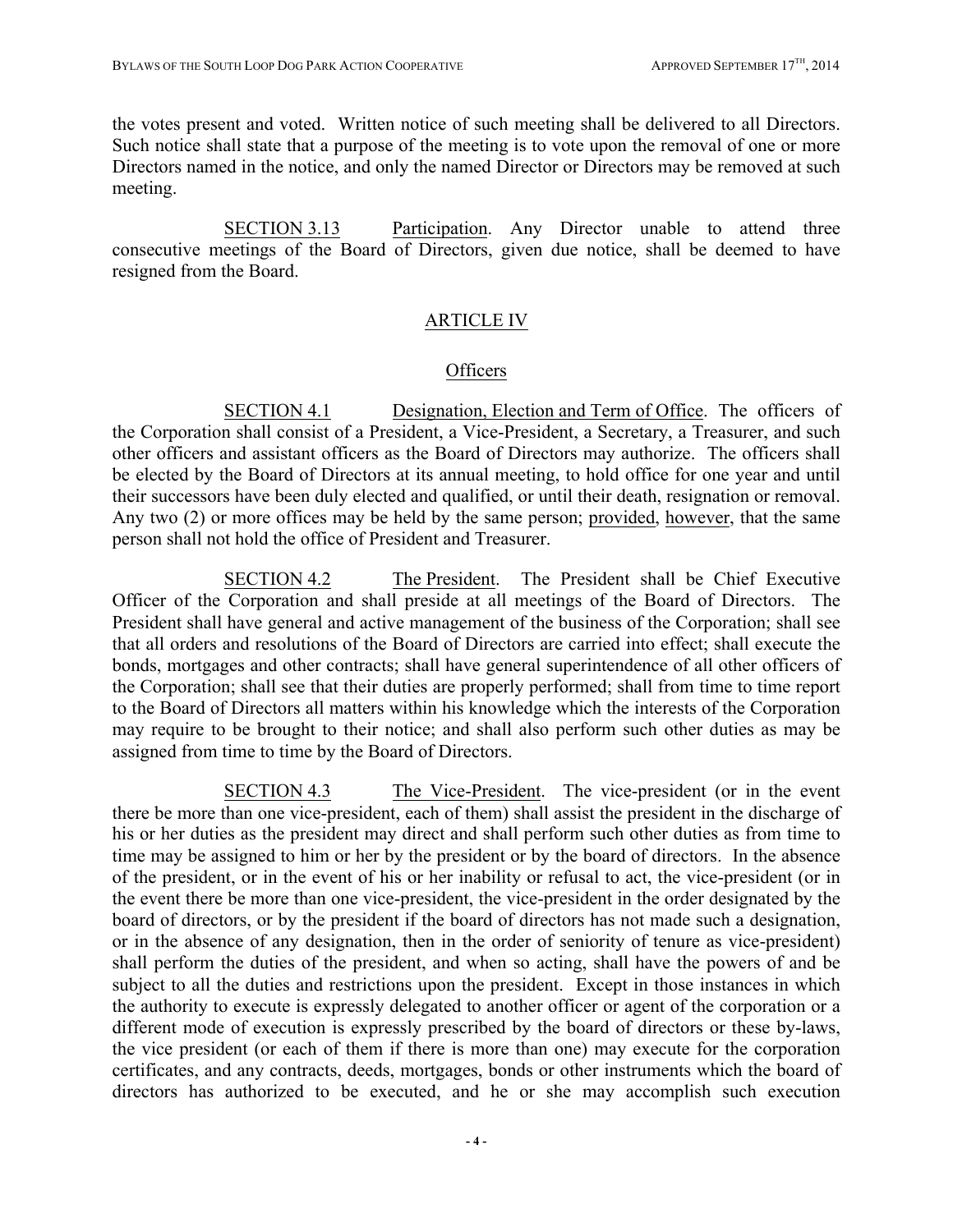individually or with the secretary, any assistant secretary, or any other officer thereunto authorized by the board of directors, according to the requirements of the form of the instrument.

SECTION 4.4 The Secretary. The Secretary shall act as Secretary of the Board of Directors, shall give, or cause to be given, notice of all meetings of the Board of Directors and the members, unless notice thereof be waived, shall supervise the custody of all records and reports and shall be responsible for the keeping and reporting of adequate records of all meetings of the Board of Directors and the member. The Secretary shall also perform such other duties as may be assigned to him or her from time to time by the Board of Directors.

SECTION 4.5 The Treasurer. The Treasurer shall keep full and correct account of receipts and disbursements in the books belonging to the Corporation; shall deposit all moneys and other valuable effects in the name and to the credit of the Corporation, in such banks of deposit as may be designated by the Board of Directors; shall dispose of funds of the Corporation as may be ordered by the Board, taking proper vouchers for such disbursements, and shall render to the President and the Board of Directors, whenever so required, an account of all transactions as Treasurer and of the financial condition of the Corporation. The Treasurer shall also perform such other duties as may be assigned from time to time by the Board of Directors.

SECTION 4.6 Resignation. Any officer may resign at any time by giving written notice to the Board of Directors or to the President or Secretary of the Corporation. Any such resignation shall take effect at the time specified therein; and, unless otherwise specified therein, the acceptance of such resignation shall not be necessary to make it effective.

SECTION 4.7 Removal. Any of the officers of the Corporation may be removed by the Board of Directors, but such removal shall be without prejudice to the contract rights, if any, of the person so removed. Election or appointment of an officer shall not of itself create any contract rights.

SECTION 4.8 Vacancies. Any vacancy in any office because of death, resignation, removal, disqualification or any other cause, shall be filled by the Board of Directors at an annual or regular meeting or at a special meeting called for such purpose.

# ARTICLE V

# **Committees**

SECTION 5.1 Committees. The Board of Directors, by resolution adopted by a majority of the Directors in office, may create one or more committees and appoint Directors or other such persons as the Board of Directors designates to serve on the committee or committees. Each committee shall have one or more Directors and all committee members shall serve at the pleasure of the Board of Directors. To the extent specified by the Board of Directors, each committee may exercise the authority of the Board of Directors in the management of the Corporation; provided, however, that a committee may not:

> A. Adopt a plan for the distribution of the assets of the Corporation or for dissolution;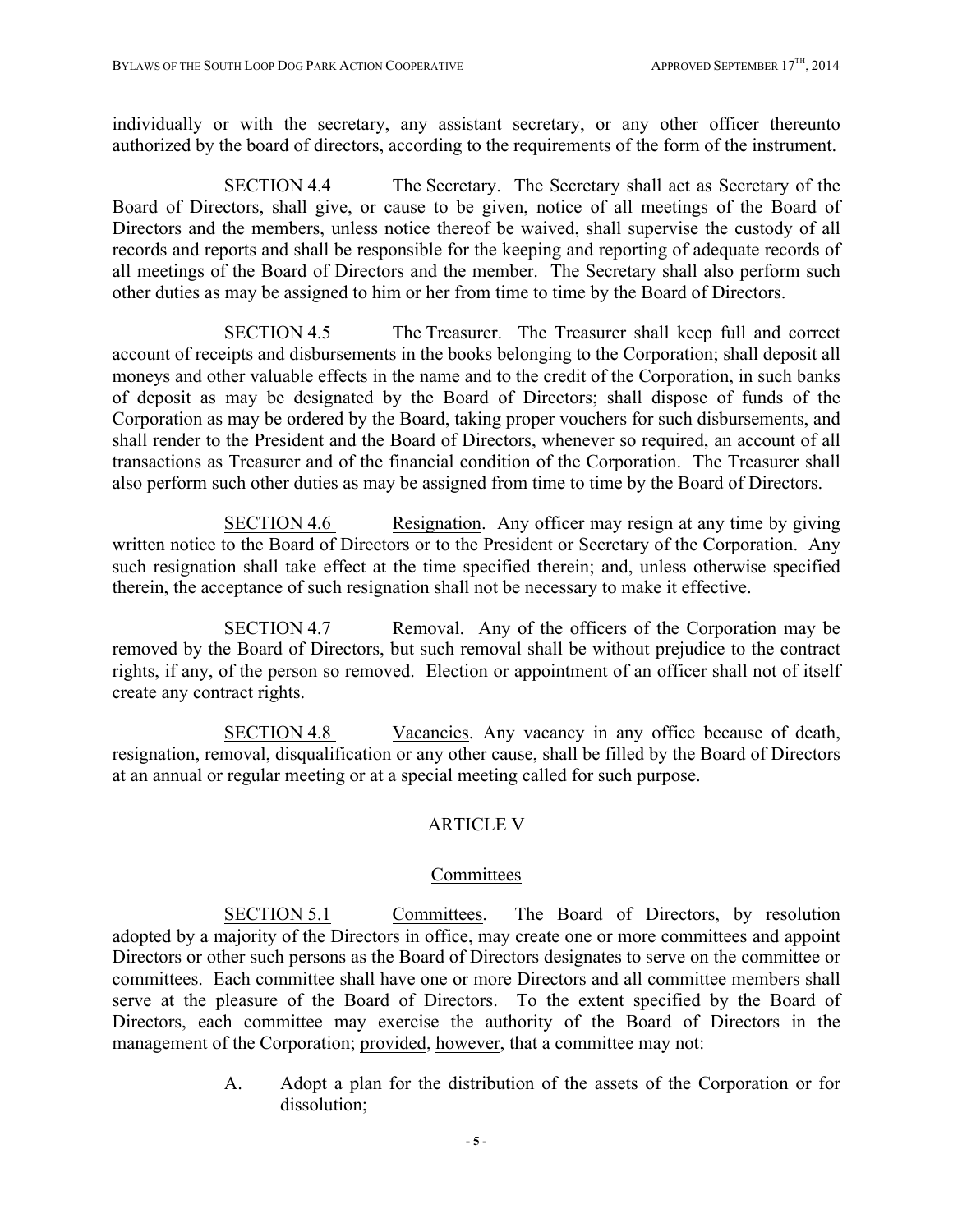- B. Fill vacancies on the Board of Directors or on any committees designated by the Board of Directors;
- C. Elect, appoint or remove any officer or Director or member of any committee, or fix the compensation of any member of a committee;
- D. Adopt, amend or repeal the Bylaws or the Articles of Incorporation of the Corporation;
- E. Adopt a plan of merger or adopt a plan of consolidation with another corporation;
- F. Authorize the sale, lease, exchange or mortgage of all or substantially all of the property or assets of the Corporation; or
- G. Amend, alter, repeal or take any action inconsistent with any resolution or action of the Board of Directors when the resolution or action of the Board of Directors provides by its terms that it shall not be amended, altered or repealed by action of a committee.

SECTION 5.2 Cuorum. Unless the appointment by the Board of Directors requires a greater number, a majority of any committee shall constitute a quorum for committee action at any meeting of the committee, and the act of a majority of committee members present and voting at a meeting at which a quorum is present shall be the act of the committee.

SECTION 5.3 Participation at Meetings by Conference Telephone. Committee members may participate in and act at any committee meeting through the use of a conference telephone or other communications equipment by means of which all persons participating in the meeting can communicate with each other. Participation in such meeting shall constitute attendance and presence in person at the meeting of the person or persons so participating.

SECTION 5.4 Meetings of Committees. Subject to action by the Board of Directors, each committee by majority vote of its members shall determine the time and place of meetings and the notice required therefor.

SECTION 5.5 Informal Action. Any action required to or which may be taken at a meeting of a committee may be taken without a meeting if a consent in writing, setting forth the action so taken, is signed by all of the committee members.

SECTION 5.6 Other Bodies. The Board of Directors may create and appoint persons to a commission, advisory body or other such body which may or may not have Directors as members. Any such commission, advisory body or other body may not act on behalf of the Corporation or bind the Corporation to any action but may make recommendations to the Board of Directors or to the officers of the Corporation.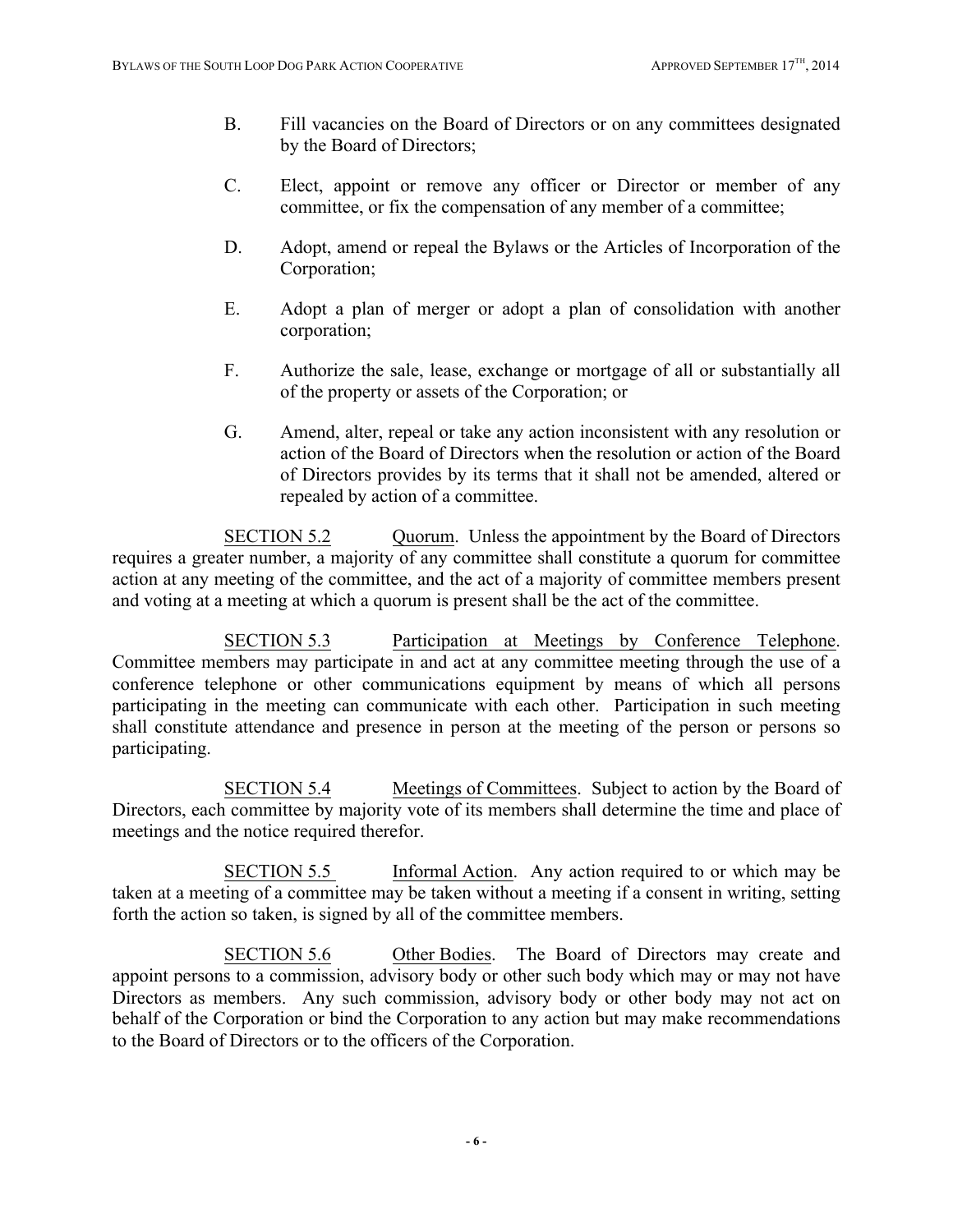### ARTICLE VI

## Indemnification of Directors, Officers, Employees and Agents; Insurance.

SECTION 6.1 Actions Other Than Actions by or in the Right of the Corporation. Subject to the limitations set forth in Section 6.8 and, to the extent applicable, Section 10.3 of these Bylaws, the Corporation shall indemnify any person who was or is a party, or is threatened to be made a party to any threatened, pending or completed action, suit or proceeding, whether civil, criminal, administrative or investigative (other than an action by or in the right of the Corporation) by reason of the fact that he is or was a Director, officer, employee or agent of the Corporation, or who is or was serving at the request of the Corporation as a Director, officer, employee or agent of another corporation, partnership, joint venture, trust or other enterprise, against expenses (including attorneys' fees), judgments, fines and amounts paid in settlement actually and reasonably incurred by such person in connection with such action, suit or proceeding, if such person acted in good faith and in a manner he reasonably believed to be in, or not opposed to the best interests of the Corporation, and, with respect to any criminal action or proceeding, had no reasonable cause to believe his conduct was unlawful. The termination of any action, suit or proceeding by judgment, order, settlement, conviction, or upon a plea of nolo contendere or its equivalent, shall not, of itself, create a presumption that such person did not act in good faith and in a manner which he reasonably believed to be in or not opposed to the best interests of the Corporation or, with respect to any criminal action or proceeding, had reasonable cause to believe that his conduct was unlawful.

SECTION 6.2 Actions Brought in the Right of the Corporation. Subject to the limitations set forth in Section 6.8 and, to the extent applicable, Section 10.3 of these Bylaws, the Corporation shall indemnify any person who was or is a party, or is threatened to be made a party to any threatened, pending or completed action or suit by or in the right of the Corporation to procure a judgment in its favor by reason of the fact that such person is or was a Director, officer, employee or agent of the Corporation, or is or was serving at the request of the Corporation as a Director, officer, employee or agent of another corporation, partnership, joint venture, trust or other enterprise, against expenses (including attorneys' fees) actually and reasonably incurred by such person in connection with the defense or settlement of such action or suit, if such person acted in good faith and in a manner he reasonably believed to be in, or not opposed to the best interests of the Corporation, provided that no indemnification shall be made in respect of any claim, issue or matter as to which such person shall have been adjudged to be liable for negligence or misconduct in the performance of his duty to the Corporation, unless, and only to the extent that the court in which such action or suit was brought shall determine upon application that, despite the adjudication of liability, but in view of all the circumstances of the case, such person is fairly and reasonably entitled to indemnity for such expenses as the court shall deem proper.

SECTION 6.3 Expenses. Subject to the limitations set forth in Section 6.8 and, to the extent applicable, Section 10.3 of these Bylaws, to the extent that a Director, officer, employee or agent of the Corporation has been successful, on the merits or otherwise, in the defense of any action, suit or proceeding referred to in Sections 6.1 or 6.2 of these Bylaws or in defense of any claim, issue or matter therein, such person shall be indemnified against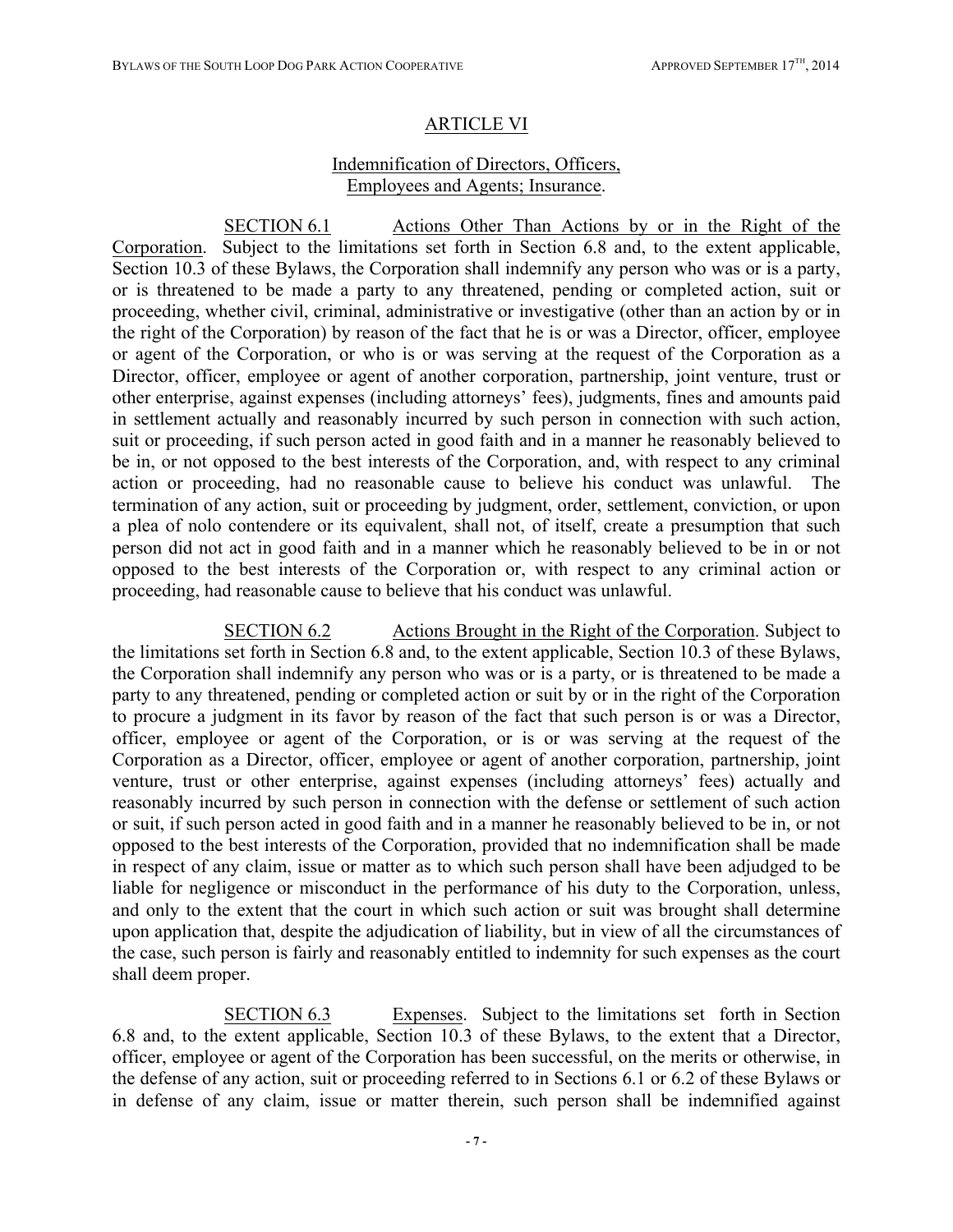expenses (including attorneys' fees) actually and reasonably incurred by such person in connection therewith.

SECTION 6.4 Authorization of Indemnification. Any indemnification under Sections 6.1 or 6.2 of these Bylaws (unless ordered by a court) shall be made by the Corporation only as authorized in the specific case, upon a determination that indemnification of the Director, officer, employee or agent is proper in the circumstances because he has met the applicable standard of conduct set forth in Sections 6.1 or 6.2 of these Bylaws. Such determination shall be made: (a) by the Board of Directors by a majority vote of a quorum consisting of Directors who were not parties to such action, suit or proceeding; or (b) if such a quorum is not obtainable, or even if obtainable, if a quorum of disinterested Directors so directs, by independent legal counsel in a written opinion.

SECTION 6.5 Payment of Expenses in Advance. Expenses incurred in defending a civil or criminal action, suit or proceeding may be paid by the Corporation in advance of the final disposition of such action, suit or proceeding, as authorized by the Board of Directors in the specific case, upon receipt of an undertaking by or on behalf of the Director, officer, employee or agent to repay such amount, unless it shall ultimately be determined that he is entitled to be indemnified as authorized in this Article VI.

SECTION 6.6 Right Not Exclusive. The indemnification provided by this Article VI shall not be deemed exclusive of any other rights to which those seeking indemnification may be entitled under any agreement, vote of disinterested Directors, or otherwise, both as to action in his official capacity and as to action in another capacity while holding such office, and shall continue as to a person who has ceased to be a Director, officer, employee or agent, and shall inure to the benefit of the heirs, executors and administrators of such a person.

SECTION 6.7 Insurance. The Corporation may purchase and maintain insurance on behalf of any person who is or was a Director, officer, employee or agent of the Corporation, or who is or was serving at the request of the Corporation as a Director, officer, employee or agent of another corporation, partnership, joint venture, trust or other enterprise, against any liability asserted against such person and incurred by such person in any such capacity, or arising out of his status as such, whether or not the Corporation would have the power to indemnify such person against such liability under the provisions of this Article VI.

SECTION 6.8 Limitation. Notwithstanding any other provision in these Bylaws, the Corporation shall not pay the expenses of, reimburse, or indemnify any person, and shall not pay premiums on insurance to provide for the reimbursement or indemnification of any person, if such action with respect to such person would constitute an act of self-dealing under Section 4941(d) of the Internal Revenue Code of 1986, or under a corresponding provision of any subsequent Federal tax law. This section applies to, without limitation, the payment, reimbursement or indemnification of expenses with respect to the defense of an officer, director, or employee of the Corporation in a criminal proceeding in cases in which such actions would constitute an act of self-dealing.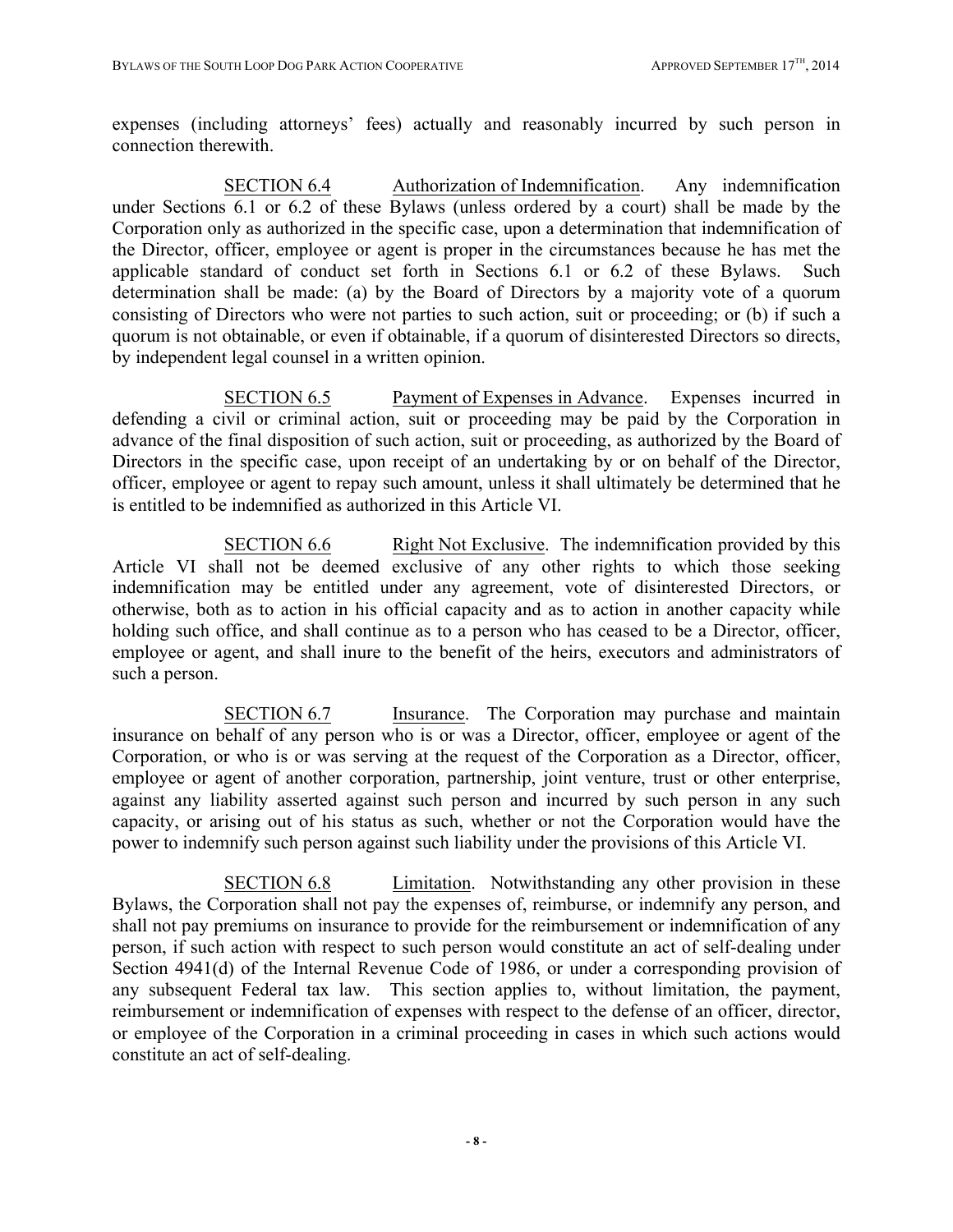# ARTICLE VII

#### Miscellaneous Provisions

. SECTION 7.1 Depositories. All funds of the Corporation not otherwise employed shall be deposited from time to time to the credit of the Corporation in such banks, trust companies or other depositories as the Board of Directors may designate.

SECTION 7.2 Checks, Drafts, Notes, Etc. All checks, drafts or other orders for the payment of money and all notes or other evidences of indebtedness issued in the name of the Corporation shall be signed by such officer or officers, or agent or agents, of the Corporation and in such manner as shall from time to time be determined by resolution of the Board of Directors.

SECTION 7.3 Fiscal Year. The fiscal year of the Corporation shall be the calendar year.

SECTION 7.4 Delivery of Notice. Any notices required to be delivered pursuant to these Bylaws shall be deemed to be delivered when transferred or presented in person or deposited in the United States mail addressed to the person at his, her, or its address as it appears on the records of the Corporation, with sufficient first-class postage prepaid thereon.

SECTION 7.5 Reports of Expenditures. Board Members making expenditures on behalf of the corporation shall submit the receipt to the treasurer within 30 days, no matter how small the amount of the expenditure. Such expenditures of less than \$50 made on behalf of the corporation do not require formal prior approval; expenditures of more than \$50 require a formal vote of the Board prior to making the expense.

# ARTICLE VIII

### Amendments

SECTION 8.1 Method of Amendment. These Bylaws may be altered, amended, or repealed, and new and other Bylaws may be made and adopted at any annual or regular meeting of the Board of Directors, or at any special meeting called for that Purpose, by the affirmative vote of a majority of the Directors in office.

### ARTICLE IX

### Distributions

SECTION 9.1 Distributions. The Board of Directors of the Corporation may authorize, and the Corporation may make, distributions of its money, property or other assets, other than upon dissolution and final liquidation, subject to the limitations of Section 9.4 of these Bylaws, only: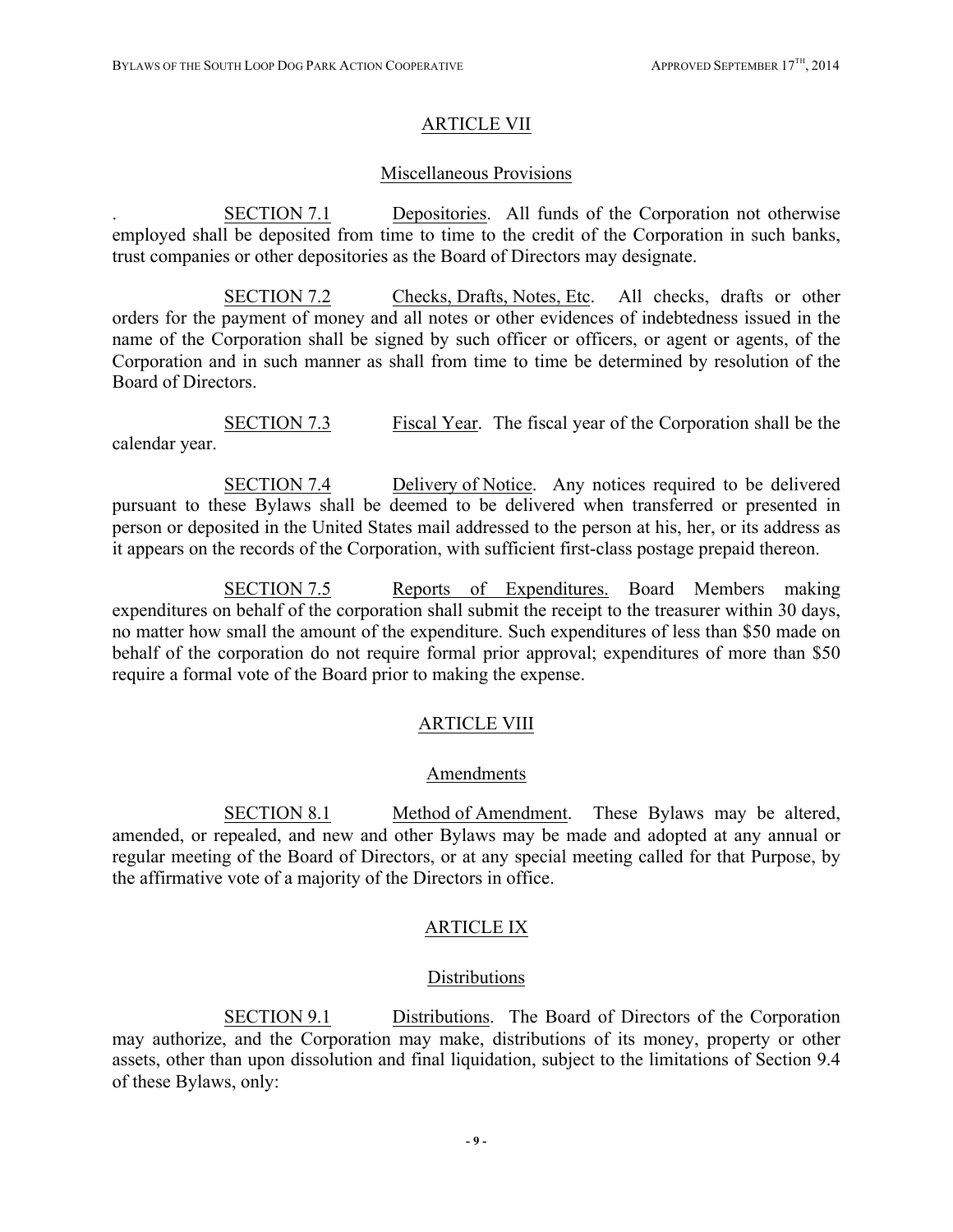(a) To any person or organization who or that has made payments to the Corporation for goods or services, as a fractional repayment of such payments, provided all such persons or organizations in any category are repaid on an equal pro rata basis; or

(b) To any person or organization as a repayment of his, her or its contribution of an amount not to exceed the amount of the contribution, provided that any assets held for any charitable, religious, benevolent, educational or similar purpose or held upon a condition requiring return, shall continue to be so restricted.

SECTION 9.2 Payments in Furtherance of Purposes. Any payment or transfer of money, property or other assets in furtherance of any of the purposes of the Corporation shall not be deemed a distribution for the purposes of this Article IX and this Article VIII shall not be construed as limiting the purposes and powers of the Corporation.

SECTION 9.3 Determination of Distributions. All distributions by the Corporation permitted by this Article IX shall be at the option of the Corporation only and at such amount or amounts, within the period or periods, and on such terms and conditions, not inconsistent with the purpose of the Corporation and statute, as are fixed by the Board of Directors of the Corporation.

SECTION 9.4 Limitation on Distributions. No distribution under Section 9.1 of these Bylaws may be made if, after giving it effect:

- (a) The Corporation would be insolvent; or
- (b) The net assets of the Corporation would be less than zero; or
- (c) The Corporation would be rendered unable to carry on its corporate purposes.

# ARTICLE X

# Restrictions on Activities

SECTION 10.1 Effectiveness of Provisions in Article X. The provisions of this Article X shall not be effective or binding upon the Corporation, its Board of Directors, or its officers to the extent that the organization is determined not to be a private foundation or private operating foundation subject to the provisions of Chapter 42 of the Internal Revenue Code of 1986, or to the corresponding provisions of any subsequent Federal tax law.

SECTION 10.2 Investments. Unless otherwise specified by the terms of a particular gift, bequest or devise, grant or other instrument, the funds of the Corporation may be invested, from time to time, in such manner as the Board of Directors may deem advantageous without regard to restrictions applicable to trustees or trust funds; provided, however:

> (a) the Corporation shall not retain any excess business holdings as defined in Section 4943(c) of the Internal Revenue Code of 1986, or corresponding provisions of any subsequent Federal tax law; and